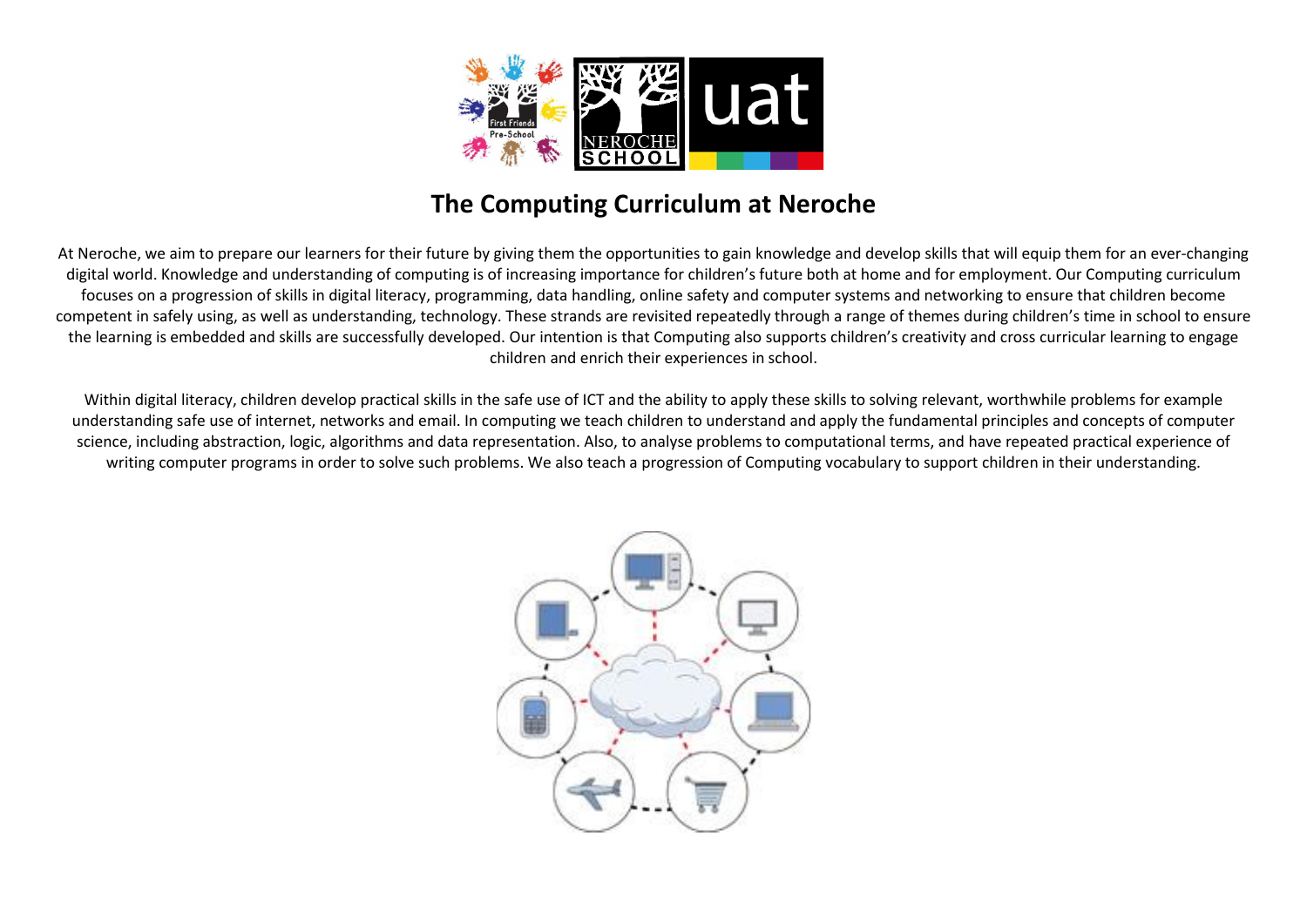|                                                                                 | <b>EYFS</b>                                                                |                                                                      |                                                                                                                                                                                                  |                                           |                                                                                                                                                                                        |  |  |
|---------------------------------------------------------------------------------|----------------------------------------------------------------------------|----------------------------------------------------------------------|--------------------------------------------------------------------------------------------------------------------------------------------------------------------------------------------------|-------------------------------------------|----------------------------------------------------------------------------------------------------------------------------------------------------------------------------------------|--|--|
|                                                                                 | learning will take place.                                                  |                                                                      |                                                                                                                                                                                                  |                                           | At this stage of learning is not necessarily a linear process. Children's interests are at the heart of learning in the EYFS, so these are the possible themes through which           |  |  |
| Possible key<br>learning emphasis<br>to facilitate<br>progression<br>(alongside | <b>Using a computer</b><br>Introduction to:                                | <b>Using Instructions</b><br>Introduction to:                        | <b>Exploring Hardware</b><br>Introduction to:                                                                                                                                                    | Programming<br>Introduction to:           | <b>Handling Data</b><br>Introduction to:                                                                                                                                               |  |  |
| children's<br>interests)                                                        | Keyboards<br>Monitors<br>Mouse                                             | Writing instructions<br>Debugging instructions<br>Making predictions | Picture walks<br>Pictures of play<br>Real-world tinkering                                                                                                                                        | <b>Programming Bee-Bots</b><br>Algorithms | Loose part play<br><b>Exploring pictograms</b><br>Sorting themselves in groups                                                                                                         |  |  |
|                                                                                 |                                                                            |                                                                      | <b>Computing</b>                                                                                                                                                                                 |                                           |                                                                                                                                                                                        |  |  |
| <b>KNOWLEDGE</b><br>2-year-old<br>curriculum                                    | Ongoing continuous provision in exposure to digital and computing devices. |                                                                      |                                                                                                                                                                                                  |                                           |                                                                                                                                                                                        |  |  |
| <b>KNOWLEDGE</b><br>3- and 4-year-                                              |                                                                            | Personal, Social and Emotional Development                           | Remember rules without needing an adult to remind them.                                                                                                                                          |                                           |                                                                                                                                                                                        |  |  |
| old curriculum                                                                  | <b>Physical Development</b>                                                |                                                                      | Match their developing physical skills to tasks and activities in the setting.                                                                                                                   |                                           |                                                                                                                                                                                        |  |  |
|                                                                                 | Understanding the World                                                    |                                                                      | Explore how things work.                                                                                                                                                                         |                                           |                                                                                                                                                                                        |  |  |
| <b>KNOWLEDGE</b><br><b>Reception</b>                                            |                                                                            | Personal, Social and Emotional Development                           | Show resilience and perseverance in the face of a challenge. • Know and talk about the different<br>factors that support their overall health and wellbeing: -sensible amounts of 'screen time'. |                                           |                                                                                                                                                                                        |  |  |
| curriculum                                                                      | <b>Physical Development</b>                                                |                                                                      | Develop their small motor skills so that they can use a range of tools competently, safely and<br>confidently.                                                                                   |                                           |                                                                                                                                                                                        |  |  |
|                                                                                 | <b>Expressive Arts and Design</b>                                          |                                                                      | Explore, use and refine a variety of artistic effects to express their ideas and feelings.                                                                                                       |                                           |                                                                                                                                                                                        |  |  |
| <b>KNOWLEDGE</b><br><b>Reception ELG</b>                                        | <b>Managing Self</b>                                                       | Personal, Social and Emotional Development -                         | of challenge.                                                                                                                                                                                    |                                           | Be confident to try new activities and show independence, resilience and perseverance in the face                                                                                      |  |  |
|                                                                                 | Materials                                                                  | Expressive Arts and Design and Creating with                         | design, texture, form and function.                                                                                                                                                              |                                           | Explain the reasons for rules, know right from wrong and try to behave accordingly.<br>Safely use and explore a variety of materials, tools and techniques, experimenting with colour, |  |  |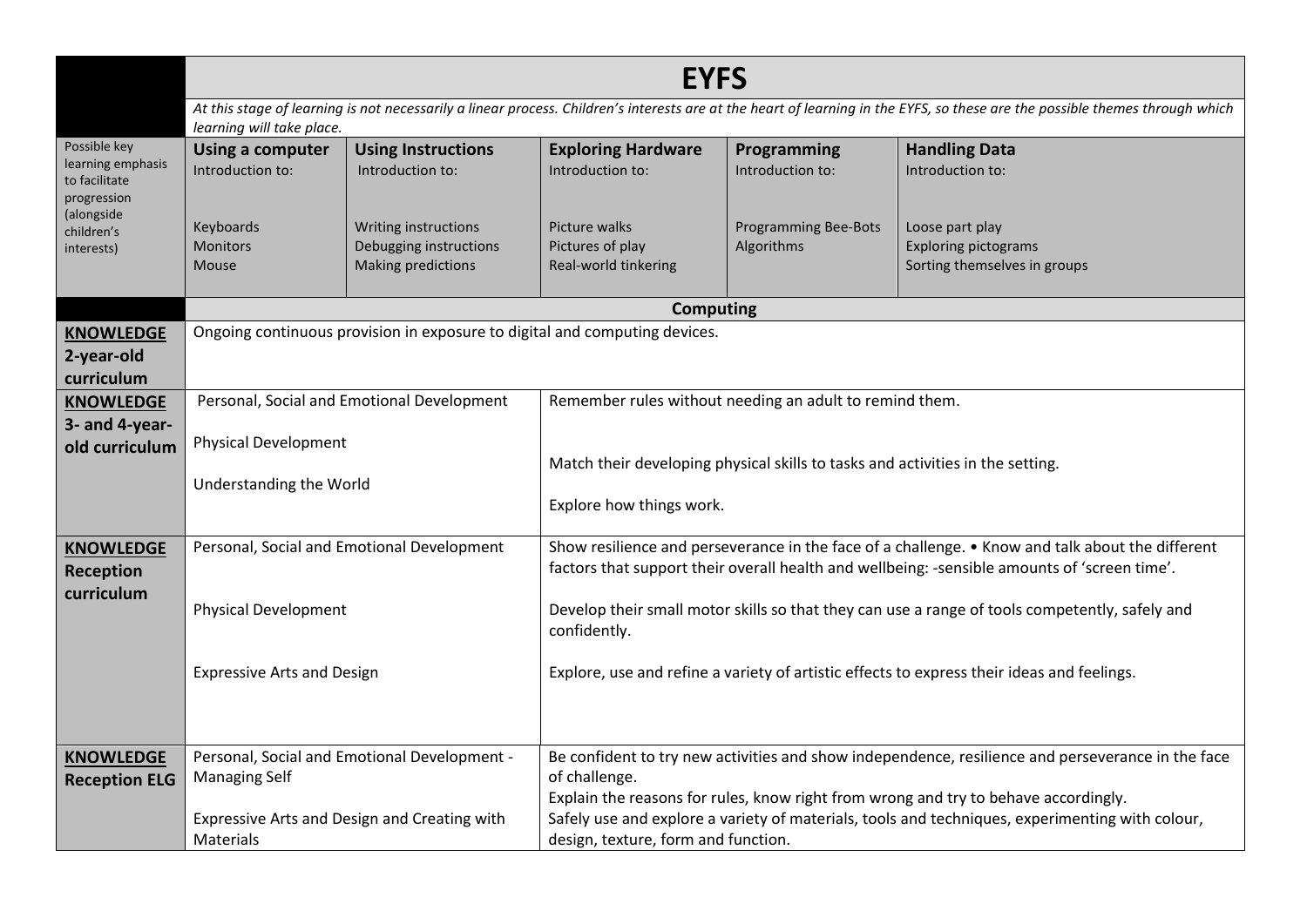|                                                        |                                                                                                                                                                                              | Year 1                                                                                                                                                                                 |                                                                                                                                                                                                              |                                                                                                                                                         |                                                                                                                                                                                                                                            |                                                                                                                                                                                |  |  |
|--------------------------------------------------------|----------------------------------------------------------------------------------------------------------------------------------------------------------------------------------------------|----------------------------------------------------------------------------------------------------------------------------------------------------------------------------------------|--------------------------------------------------------------------------------------------------------------------------------------------------------------------------------------------------------------|---------------------------------------------------------------------------------------------------------------------------------------------------------|--------------------------------------------------------------------------------------------------------------------------------------------------------------------------------------------------------------------------------------------|--------------------------------------------------------------------------------------------------------------------------------------------------------------------------------|--|--|
|                                                        | Learning                                                                                                                                                                                     | <b>Learning Opportunity</b>                                                                                                                                                            | <b>Learning Opportunity 3</b>                                                                                                                                                                                | <b>Learning Opportunity</b>                                                                                                                             | <b>Learning Opportunity 5</b>                                                                                                                                                                                                              | Learning                                                                                                                                                                       |  |  |
|                                                        | <b>Opportunity 1</b>                                                                                                                                                                         | 2                                                                                                                                                                                      |                                                                                                                                                                                                              |                                                                                                                                                         |                                                                                                                                                                                                                                            | <b>Opportunity 6</b>                                                                                                                                                           |  |  |
| Unit of                                                | <b>Computer systems</b>                                                                                                                                                                      | <b>Programming 1:</b>                                                                                                                                                                  | <b>Skills showcase:</b>                                                                                                                                                                                      | Programming 2:                                                                                                                                          | <b>Creating media: Digital</b>                                                                                                                                                                                                             | <b>Data Handling:</b>                                                                                                                                                          |  |  |
| Learning                                               | and network:                                                                                                                                                                                 | Algorithms unplugged                                                                                                                                                                   | Rocket to the moon                                                                                                                                                                                           | <b>Programming Bee-bots</b>                                                                                                                             | imagery                                                                                                                                                                                                                                    | Introduction to data                                                                                                                                                           |  |  |
|                                                        | Mouse skills                                                                                                                                                                                 |                                                                                                                                                                                        |                                                                                                                                                                                                              |                                                                                                                                                         |                                                                                                                                                                                                                                            |                                                                                                                                                                                |  |  |
| Overall<br>purpose/inten<br>t(s) of the unit           | To use computers more<br>purposefully. Learning how<br>to login and navigate<br>around a computer;<br>developing mouse skills;<br>learning how to drag, drop,<br>click and control a cursor. | To use resources to<br>recognise algorithms,<br>decomposition and<br>debugging. Using familiar<br>concepts to demonstrate.                                                             | To develop keyboard and mouse<br>skills through designing, building<br>and testing individual rockets by<br>creating a digital list of<br>materials, using drawing<br>software, sequencing and<br>debugging. | To understand programming<br>using a bee-bot to program.<br>Exploring its functions, and<br>capabilities. Creating a world<br>for a bee-bot to explore. | To use creativity and<br>imagination to plan a<br>miniature adventure story.<br>Learn to enhance photos using<br>editing tools.                                                                                                            | To learn what data is and<br>how it is represented both<br>with and without<br>computers. Understanding<br>why data is useful and the<br>different ways it can be<br>compiled. |  |  |
| <b>KNOWLEDGE</b><br>National<br>Curriculum<br>coverage | Use technology<br>purposefully to create,<br>organise, store,<br>manipulate and retrieve<br>digital content                                                                                  | Understand what<br>algorithms are; how they<br>are implemented as<br>programs on digital devices;<br>and that programs execute<br>by following precise and<br>unambiguous instructions | Use technology purposefully<br>to create, organise, store,<br>manipulate and retrieve digital<br>content                                                                                                     | Use logical reasoning to<br>predict the behaviour of<br>simple programs                                                                                 | Use technology safely and<br>respectfully, keeping personal<br>information private; identify<br>where to go for help and<br>support when they have<br>concerns about content or<br>contact on the internet or<br>other online technologies | Use technology<br>purposefully to create,<br>organise, store,<br>manipulate and retrieve<br>digital content                                                                    |  |  |
| Step/s towards<br>achieving the<br>unit Intent.        | To log into a computer<br>and access a website                                                                                                                                               | To understand what an<br>algorithm is                                                                                                                                                  | To recognize that digital<br>content can be represented in<br>many forms                                                                                                                                     | To explore a new device:<br>Bee-Bot                                                                                                                     | To understand and create a<br>sequence of pictures                                                                                                                                                                                         | To represent data in<br>different ways                                                                                                                                         |  |  |
| Step/s towards<br>achieving the<br>unit Intent.        | To develop mouse skills                                                                                                                                                                      | To follow instructions<br>precisely to carry out an<br>action                                                                                                                          | To design a rocket                                                                                                                                                                                           | To create a demonstration<br>video                                                                                                                      | To take clear photos                                                                                                                                                                                                                       | To use technology to<br>represent data in different<br>ways                                                                                                                    |  |  |
| Step/s towards<br>achieving the<br>unit Intent.        | To use mouse skills to<br>draw and manipulate<br>shapes                                                                                                                                      | To understand computers<br>and devices around us use<br>inputs and outputs.                                                                                                            | To sequence a set of<br>instructions                                                                                                                                                                         | To plan and follow a set of<br>instructions precisely                                                                                                   | To edit photos                                                                                                                                                                                                                             | To collect and record data                                                                                                                                                     |  |  |
| Step/s towards<br>achieving the<br>unit Intent.        | To use a range of tools to<br>create desired effects                                                                                                                                         | To understand and be able<br>to explain what<br>decomposition is                                                                                                                       | To build a rocket                                                                                                                                                                                            | To program a device                                                                                                                                     | To search for and import<br>images                                                                                                                                                                                                         | To sort data                                                                                                                                                                   |  |  |
| Step/s towards<br>achieving the unit<br>Intent.        | To understand how to<br>layer shapes to create an<br>image                                                                                                                                   | To know how to debug an<br>algorithm                                                                                                                                                   | To add data to a table or<br>spreadsheet                                                                                                                                                                     | To create a program                                                                                                                                     | To create a photo collage                                                                                                                                                                                                                  | To design an invention to<br>gather data                                                                                                                                       |  |  |
| Outcome of<br>the learning<br>opportunity              | To be able to use a<br>computer and mouse for<br>basic computing and<br>tasks. To create a work of<br>images and shapes using<br>the computer tools.                                         | To be able to recognise that<br>computer programs are a<br>series of algorithms. To<br>produce their own<br>algorithms.                                                                | To be able to design a rocket<br>using computer and digital;<br>materials.                                                                                                                                   | To be able to navigate a<br>Bee-Bot successfully around<br>a set world-demonstrating<br>it features.                                                    | To be able to create an<br>adventure narrative using<br>manipulated images                                                                                                                                                                 | To be able to demonstrate<br>how data can be used and<br>compiled in various ways.<br>To understand the<br>importance of data.                                                 |  |  |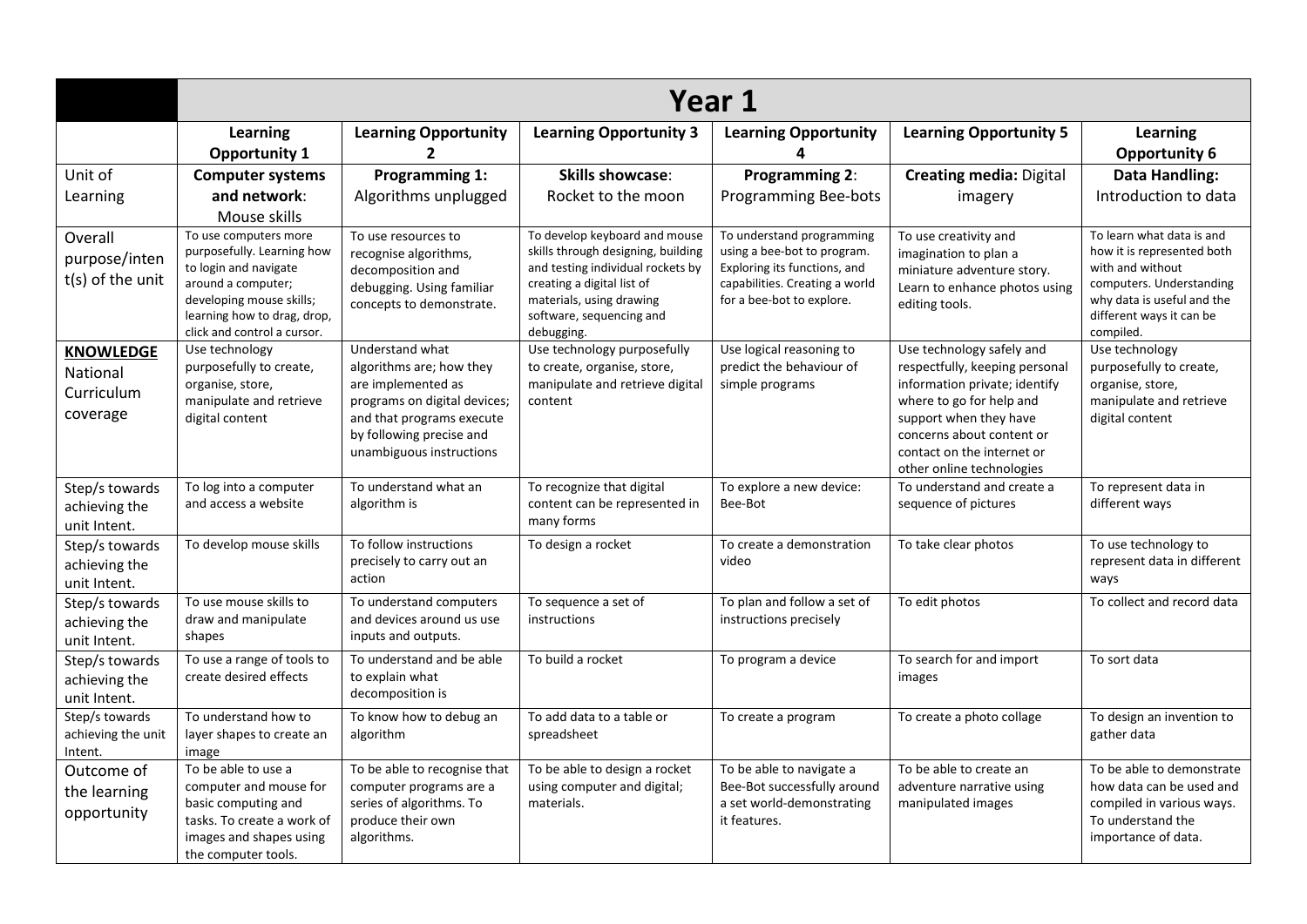|                                                        |                                                                                                                               | Year <sub>2</sub>                                                                                   |                                                                                                                                                                                                                                            |                                                                                                                                        |                                                                                             |                                                                                                             |  |  |
|--------------------------------------------------------|-------------------------------------------------------------------------------------------------------------------------------|-----------------------------------------------------------------------------------------------------|--------------------------------------------------------------------------------------------------------------------------------------------------------------------------------------------------------------------------------------------|----------------------------------------------------------------------------------------------------------------------------------------|---------------------------------------------------------------------------------------------|-------------------------------------------------------------------------------------------------------------|--|--|
|                                                        | Learning<br><b>Opportunity 1</b>                                                                                              | Learning<br><b>Opportunity 2</b>                                                                    | <b>Learning Opportunity</b>                                                                                                                                                                                                                | Learning<br><b>Opportunity 4</b>                                                                                                       | <b>Learning Opportunity</b><br>5                                                            | Learning<br><b>Opportunity 6</b>                                                                            |  |  |
| Unit of<br>Learning                                    | <b>Computer systems</b><br>and network:<br>What is a<br>computer?                                                             | <b>Programming 1:</b><br>Algorithms and<br>debugging                                                | <b>Skills showcase:</b><br>Word processing                                                                                                                                                                                                 | Programming 2:<br>Programming:<br>Scratch jnr                                                                                          | <b>Creating media:</b><br>Stop motion: devices<br>without camera                            | <b>Data Handling:</b><br><b>International Space</b><br>Station                                              |  |  |
| Overall<br>purpose/intent(<br>s) of the unit           | To learn how computers<br>operate using a series of<br>inputs and outputs. How<br>computers are used in<br>the outside world. | To develop an understand<br>of what algorithms are and<br>how to program them.                      | To learn about word<br>processing and how to be safe<br>online. To develop touch<br>typing, use shortcuts and use<br>editing tools.                                                                                                        | To learn how blocks work<br>using Scratch Jnr. To be able<br>to test review and program<br>and create a cycle of<br>predict.           | To create simple animations<br>and storyboarding create<br>ideas                            | To be able to identify a<br>real-life example of how<br>data is collected and used                          |  |  |
| <b>KNOWLEDGE</b><br>National<br>Curriculum<br>coverage | Use technology<br>purposefully to create,<br>organise, store,<br>manipulate and retrieve<br>digital content                   | Use logical reasoning to<br>predict the behaviour of<br>simple programs                             | Use technology safely and<br>respectfully, keeping personal<br>information private; identify<br>where to go for help and<br>support when they have<br>concerns about content or<br>contact on the internet or<br>other online technologies | Use logical reasoning to<br>predict the behaviour of<br>simple programs                                                                | Recognise common uses of<br>information technology<br>beyond school                         | Use technology<br>purposefully to create,<br>organise, store,<br>manipulate and retrieve<br>digital content |  |  |
| Step/s towards<br>achieving the<br>unit Intent.        | To recognize the parts of<br>a computer                                                                                       | To decompose a game and<br>identify what algorithms are<br>used                                     | To begin to learn to touch<br>type                                                                                                                                                                                                         | To explore a new<br>application                                                                                                        | To understand what<br>animation is                                                          | To understand how<br>computers can help<br>humans survive in space                                          |  |  |
| Step/s towards<br>achieving the<br>unit Intent.        | To recognize how<br>technology is controlled                                                                                  | To understand that<br>computers can use<br>algorithms to make<br>predictions.                       | To understand how to use a<br>word processor                                                                                                                                                                                               | To create an animation                                                                                                                 | To understand what stop<br>motion animation is                                              | To create a digital drawing<br>of essential items for life<br>in space.                                     |  |  |
| Step/s towards<br>achieving the<br>unit Intent.        | To recognize technology                                                                                                       | To plan algorithms that can<br>solve problems                                                       | To understand how to add<br>images to a text document                                                                                                                                                                                      | To use characters as<br>buttons                                                                                                        | To add effects to my stop<br>motion                                                         | To understand the sensors<br>on the ISS                                                                     |  |  |
| Step/s towards<br>achieving the<br>unit Intent.        | To create an idea for an<br>invention                                                                                         | To understand what<br>abstraction is                                                                | To find images on the internet                                                                                                                                                                                                             | To follow an algorithm                                                                                                                 | To create a stop motion<br>animation (1)                                                    | To create an algorithm for<br>growing a plant in space                                                      |  |  |
| Step/s towards<br>achieving the<br>unit Intent.        | To understand the role of<br>computers                                                                                        | To understand what<br>debugging is                                                                  | To understand what happens<br>to information posted online                                                                                                                                                                                 | To plan and use code to<br>create an algorithm                                                                                         | To create a stop motion<br>animation (2)                                                    | To interpret data                                                                                           |  |  |
| Outcome of the<br>learning<br>opportunity              | To demonstrate how<br>computers are used in<br>the world by creating<br>their own digital<br>invention                        | To be able to use algorithms<br>to program them and how<br>to develop them to be more<br>efficient. | To be able to use word<br>processing to edit, including:<br>importing pictures, using bold<br>and italics, underlining and<br>changing font colour                                                                                         | To be able to program a<br>familiar story and make<br>their own musical<br>instrument, by creating<br>buttons and recording<br>sounds. | To be able to decompose a<br>story into small parts of action<br>using stop motion software | To be able to<br>demonstrate, using the<br>ISS, how real data is<br>collected and used.                     |  |  |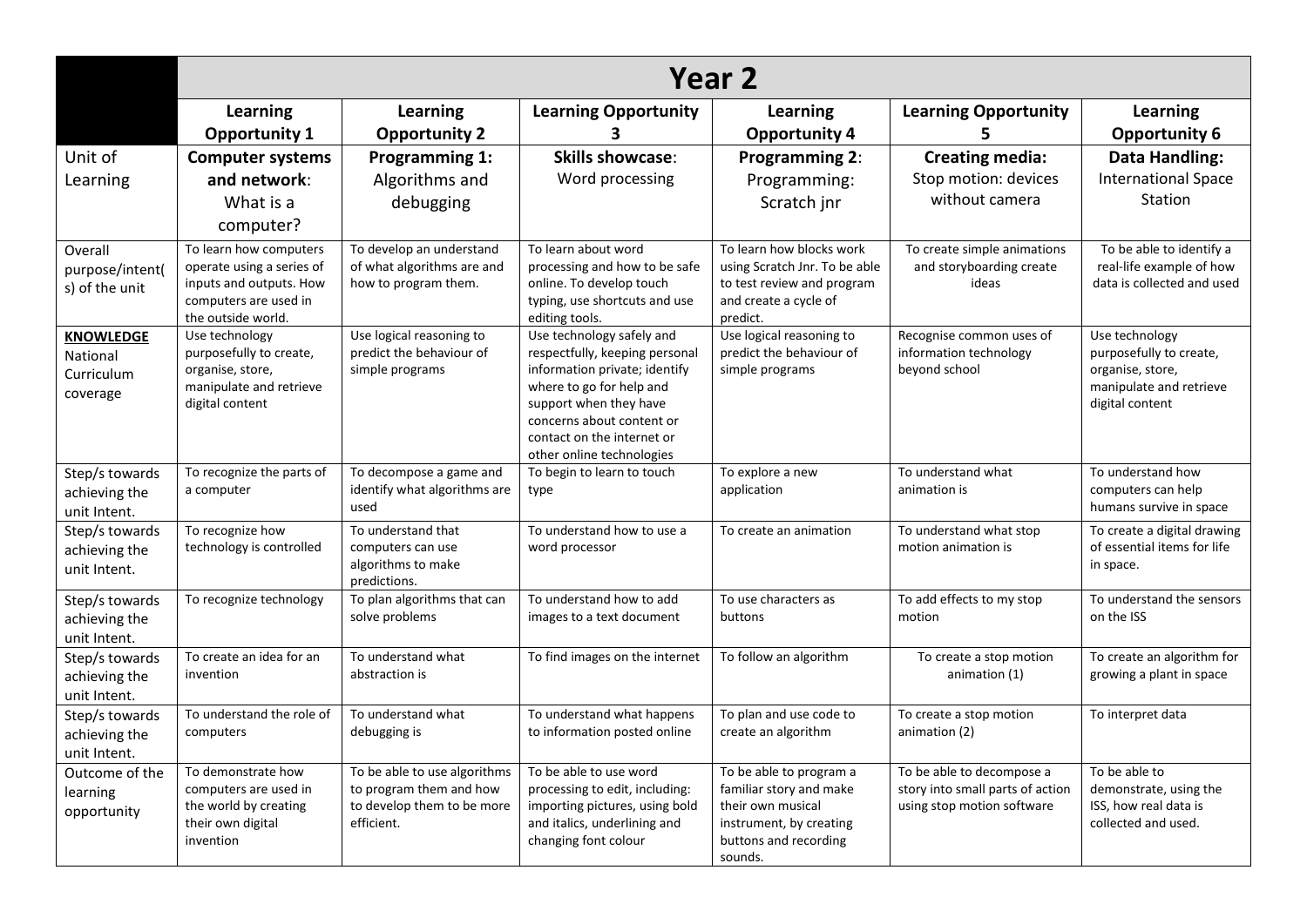|                                            | Year <sub>3</sub>                                               |                                                            |                                                                         |                                                                        |                                                                         |                                                                |  |  |
|--------------------------------------------|-----------------------------------------------------------------|------------------------------------------------------------|-------------------------------------------------------------------------|------------------------------------------------------------------------|-------------------------------------------------------------------------|----------------------------------------------------------------|--|--|
|                                            | Learning                                                        | Learning                                                   | <b>Learning Opportunity</b>                                             | <b>Learning</b>                                                        | <b>Learning Opportunity</b>                                             | <b>Learning</b>                                                |  |  |
|                                            | <b>Opportunity 1</b>                                            | <b>Opportunity 2</b>                                       |                                                                         | <b>Opportunity 4</b>                                                   |                                                                         | <b>Opportunity 6</b>                                           |  |  |
| Unit of                                    | <b>Computer systems</b>                                         | <b>Programming 1:</b>                                      | <b>Computer systems</b>                                                 | <b>Computer systems</b>                                                | <b>Creating media:</b>                                                  | <b>Data Handling:</b>                                          |  |  |
| Learning                                   | and network:                                                    | scratch                                                    | and network (2):                                                        | and network (3):                                                       | Video trailers                                                          | comparison cards-                                              |  |  |
|                                            | networks and the                                                |                                                            | emailing                                                                | journey inside a                                                       |                                                                         | databases                                                      |  |  |
|                                            | internet                                                        |                                                            |                                                                         | computer                                                               |                                                                         |                                                                |  |  |
| Overall                                    | To be able to identify                                          | To build on                                                | To be able to send an                                                   | To understand how                                                      | To develop video editing                                                | Explore the concepts                                           |  |  |
| purpose/inte                               | networks and how                                                | programming using                                          | email and attachments                                                   | computers work and                                                     | skills through the creation                                             | of sorting and filtering.                                      |  |  |
| nt(s) of the                               | devices communicate.                                            | Scratch. To use                                            |                                                                         | develop a better                                                       | of video trailers.                                                      |                                                                |  |  |
| unit                                       | How information<br>moves around the                             | information cycle of<br>predict.                           |                                                                         | understanding how to<br>instruct them to                               |                                                                         |                                                                |  |  |
|                                            | internet.                                                       |                                                            |                                                                         | achieve the required                                                   |                                                                         |                                                                |  |  |
|                                            |                                                                 |                                                            |                                                                         | results                                                                |                                                                         |                                                                |  |  |
| <b>KNOWLEDGE</b><br>National<br>Curriculum | Design, write and<br>debug programs that<br>accomplish specific | Use sequence,<br>selection, and<br>repetition in programs; | Select, use and combine a<br>variety of software<br>(including internet | Use logical reasoning to<br>explain how some<br>simple algorithms work | Select, use and combine a<br>variety of software<br>(including internet | Select, use and<br>combine a variety of<br>software (including |  |  |
| coverage                                   | goals, including                                                | work with variables and                                    | services) on a range of                                                 | and to detect and                                                      | services) on a range of                                                 | internet services) on a                                        |  |  |
|                                            | controlling or                                                  | various forms of input                                     | digital devices to design                                               | correct errors in                                                      | digital devices to design                                               | range of digital                                               |  |  |
|                                            | simulating physical<br>systems; solve                           | and output                                                 | and create a range of<br>programs, systems and                          | algorithms and<br>programs                                             | and create a range of<br>programs, systems and                          | devices to design and<br>create a range of                     |  |  |
|                                            | problems by                                                     |                                                            | content that accomplish                                                 |                                                                        | content that accomplish                                                 | programs, systems                                              |  |  |
|                                            | decomposing them                                                |                                                            | given goals, including                                                  |                                                                        | given goals, including                                                  | and content that                                               |  |  |
|                                            | into smaller parts                                              |                                                            | collecting, analysing,                                                  |                                                                        | collecting, analysing,                                                  | accomplish given                                               |  |  |
|                                            |                                                                 |                                                            | evaluating and presenting                                               |                                                                        | evaluating and presenting                                               | goals, including                                               |  |  |
|                                            |                                                                 |                                                            | data and information                                                    |                                                                        | data and information                                                    | collecting, analysing,<br>evaluating and                       |  |  |
|                                            |                                                                 |                                                            |                                                                         |                                                                        |                                                                         | presenting data and                                            |  |  |
|                                            |                                                                 |                                                            |                                                                         |                                                                        |                                                                         | information                                                    |  |  |
|                                            |                                                                 |                                                            |                                                                         |                                                                        |                                                                         |                                                                |  |  |
| Step/s                                     | To understand a                                                 | To understand predict,                                     | To be able to send an                                                   | To learn how                                                           | To create a storyboard to                                               | To explain what is                                             |  |  |
| towards                                    | network                                                         | explore and explain                                        | email                                                                   | computers follow<br>instructions, using                                | plan a book trailer and<br>describing the purpose of                    | meant by field, record<br>and data and playing                 |  |  |
| achieving the                              |                                                                 |                                                            |                                                                         | different inputs and                                                   | a book trailer                                                          | Comparison cards by                                            |  |  |
| unit Intent.                               |                                                                 |                                                            |                                                                         | outputs                                                                |                                                                         | accurately comparing                                           |  |  |
|                                            |                                                                 |                                                            |                                                                         |                                                                        |                                                                         | numbers and scanning                                           |  |  |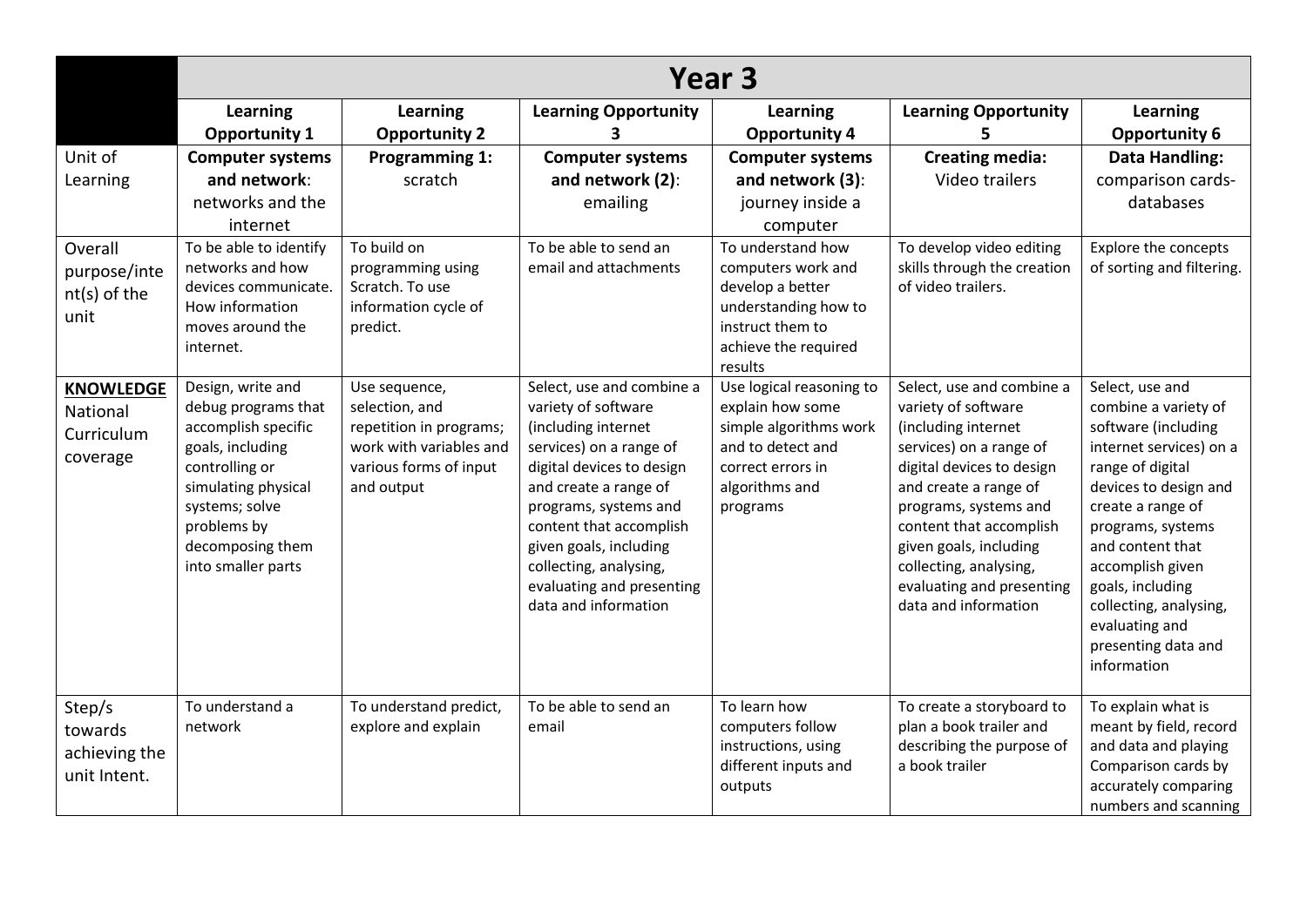|                                                    |                                                                                                                                                 |                                                                                                                  |                                                                                                       |                                                                                                                                    |                                                                                                                                                           | for relevant<br>information.                                                                                                                                                 |
|----------------------------------------------------|-------------------------------------------------------------------------------------------------------------------------------------------------|------------------------------------------------------------------------------------------------------------------|-------------------------------------------------------------------------------------------------------|------------------------------------------------------------------------------------------------------------------------------------|-----------------------------------------------------------------------------------------------------------------------------------------------------------|------------------------------------------------------------------------------------------------------------------------------------------------------------------------------|
| Step/s<br>towards<br>achieving the<br>unit Intent. | To understand how a<br>file is shared between<br>networks                                                                                       | To use sound loops to<br>create musical pieces                                                                   | To be able to add an<br>attachment to an email                                                        | To be able to explain<br>that parts work<br>together to make the<br>laptop work and<br>suggesting the role of<br>some of the parts | To use digital devices to<br>record video or take<br>photos, framing shots<br>carefully to create the<br>desired effects                                  | To Identify examples<br>of paper and<br>computerised<br>databases from a list<br>of statements                                                                               |
| Step/s<br>towards<br>achieving the<br>unit Intent. | To understand how to<br>share images and<br>information between<br>websites                                                                     | To remix an animation<br>by altering the<br>programmer's code                                                    | To use positive language<br>when emailing                                                             | To be able to name the<br>different parts of a<br>computer and<br>explaining what an<br>algorithm is                               | To Import videos and<br>photos into film editing<br>software, recording<br>sounds and adding these<br>to their videos                                     | To put values into a<br>spreadsheet, sorting,<br>filtering by a particular<br>value, interpreting<br>that data and creating<br>questions that can be<br>answered by the data |
| Step/s<br>towards<br>achieving the<br>unit Intent. | To understand how<br>routers work                                                                                                               | To remix a story<br>narrative, adding<br>speech                                                                  | To recognise when digital<br>behaviour is unkind                                                      | To be able to suggest<br>what computer<br>memory is and using a<br>QR code                                                         | To add text to the trailer,<br>as well as incorporating<br>different transitions<br>between shots or images                                               | To create a graph,<br>naming different types<br>of chart and explaining<br>the purpose of visual<br>representations of<br>data                                               |
| Step/s<br>towards<br>achieving the<br>unit Intent. | To understand how<br>package data can be<br>transferred,<br>corrupted and lost                                                                  | To explain action and<br>algorithm and<br>represent the code on<br>paper, then transferring<br>to Scratch.       | To recognise fake emails<br>including spam and junk<br>emails                                         | To recognise that some<br>computer parts relate<br>to functions and making<br>some comparisons<br>between laptops and<br>tablets   | To Identify and<br>articulating what makes a<br>successful book trailer<br>and suggesting ideas on<br>how to share book<br>recommendations with<br>others | To explain what<br>databases are used for<br>and sorting and<br>filtering data for a<br>specific purpose                                                                     |
| Outcome of<br>the learning<br>opportunity          | To have explored real-<br>life examples of<br>networks, and how<br>data can be<br>transferred world-<br>wide and between<br>different websites. | To use Scratch to test<br>and review, using loops<br>of repetition to<br>program a story,<br>animation and game. | To be a responsible digital<br>citizen and recognising<br>cyberbullying and how to<br>be kind online. | To create paper<br>versions of computers<br>to help to consolidate<br>understanding of how<br>computers work                       | To be able to edit, add<br>effects such as transitions<br>and sound                                                                                       | To learn about<br>records, fields and<br>data-manipulating<br>them to form results.                                                                                          |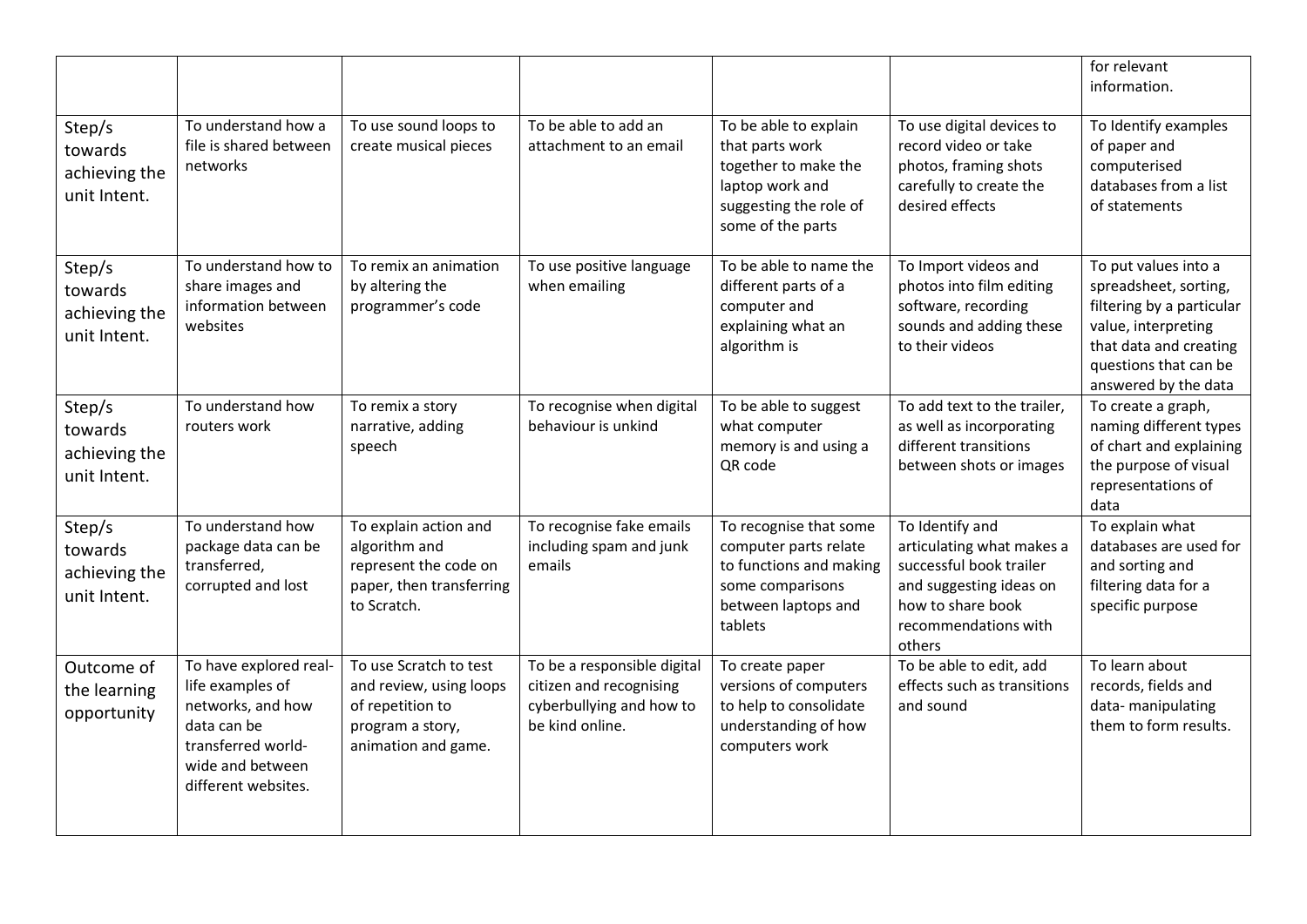|                                                        |                                                                                                                                                                                                                       | Year 4                                                                                                                                                                                         |                                                                                                                                                  |                                                                                                                            |                                                                                                                                                                                                                                                                                                                 |                                                                                                                            |  |  |
|--------------------------------------------------------|-----------------------------------------------------------------------------------------------------------------------------------------------------------------------------------------------------------------------|------------------------------------------------------------------------------------------------------------------------------------------------------------------------------------------------|--------------------------------------------------------------------------------------------------------------------------------------------------|----------------------------------------------------------------------------------------------------------------------------|-----------------------------------------------------------------------------------------------------------------------------------------------------------------------------------------------------------------------------------------------------------------------------------------------------------------|----------------------------------------------------------------------------------------------------------------------------|--|--|
|                                                        | Learning                                                                                                                                                                                                              | Learning                                                                                                                                                                                       | <b>Learning Opportunity</b>                                                                                                                      | Learning                                                                                                                   | <b>Learning Opportunity</b>                                                                                                                                                                                                                                                                                     | Learning                                                                                                                   |  |  |
|                                                        | <b>Opportunity 1</b>                                                                                                                                                                                                  | <b>Opportunity 2</b>                                                                                                                                                                           | 3                                                                                                                                                | <b>Opportunity 4</b>                                                                                                       | 5.                                                                                                                                                                                                                                                                                                              | <b>Opportunity 6</b>                                                                                                       |  |  |
| Unit of                                                | <b>Computer systems</b>                                                                                                                                                                                               | <b>Programming 1:</b>                                                                                                                                                                          | <b>Creating media:</b>                                                                                                                           | <b>Skills showcase:</b>                                                                                                    | <b>Programming 2:</b>                                                                                                                                                                                                                                                                                           | <b>Data Handling:</b>                                                                                                      |  |  |
| Learning                                               | and network:                                                                                                                                                                                                          | <b>Scratch</b>                                                                                                                                                                                 | website design                                                                                                                                   | <b>HTML</b>                                                                                                                | Computational                                                                                                                                                                                                                                                                                                   | Investigating                                                                                                              |  |  |
|                                                        | networks and the                                                                                                                                                                                                      |                                                                                                                                                                                                |                                                                                                                                                  |                                                                                                                            | thinking                                                                                                                                                                                                                                                                                                        | weather                                                                                                                    |  |  |
|                                                        | internet                                                                                                                                                                                                              |                                                                                                                                                                                                |                                                                                                                                                  |                                                                                                                            |                                                                                                                                                                                                                                                                                                                 |                                                                                                                            |  |  |
| Overall<br>purpose/intent(<br>s) of the unit           | To be able to identify the<br>benefit of working with<br>others                                                                                                                                                       | To be able to re-visit the<br>features of Scratch and use<br>variables                                                                                                                         | To develop word processing<br>skills and learn how websites<br>are developed                                                                     | To become familiar with<br>HTML code and website                                                                           | To be able to use: abstraction,<br>algorithm, decomposition and<br>pattern recognition                                                                                                                                                                                                                          | To research and store data<br>using spreadsheets and<br>learn weather forecasts                                            |  |  |
| <b>KNOWLEDGE</b><br>National<br>Curriculum<br>coverage | Understand computer<br>networks including the<br>internet; how they can<br>provide multiple services,<br>such as the world wide<br>web; and the<br>opportunities they offer<br>for communication and<br>collaboration | Design, write and debug<br>programs that accomplish<br>specific goals, including<br>controlling or simulating<br>physical systems; solve<br>problems by decomposing<br>them into smaller parts | Use search technologies<br>effectively, appreciate how<br>results are selected and<br>ranked, and be discerning in<br>evaluating digital content | Use sequence, selection,<br>and repetition in programs;<br>work with variables and<br>various forms of input and<br>output | Select, use and combine a<br>variety of software (including<br>internet services) on a range<br>of digital devices to design and<br>create a range of programs,<br>systems and content that<br>accomplish given goals,<br>including collecting, analysing,<br>evaluating and presenting<br>data and information | Use sequence, selection,<br>and repetition in<br>programs; work with<br>variables and various<br>forms of input and output |  |  |
| Step/s towards<br>achieving the<br>unit Intent.        | To be able to work with<br>others and create class<br>rules                                                                                                                                                           | To be able to develop an<br>understanding of sprite<br>positioning                                                                                                                             | To use Google sites and tinker<br>with a website                                                                                                 | To learn what HTML code is                                                                                                 | To be able to identify the four<br>features of computational<br>thinking                                                                                                                                                                                                                                        | To explore the weather<br>around the world and<br>record data on a<br>spreadsheet                                          |  |  |
| Step/s towards<br>achieving the<br>unit Intent.        | To be able to use google<br>doc collaboratively                                                                                                                                                                       | To use decomposition skills<br>to correct a quiz                                                                                                                                               | To create a website for the<br>class                                                                                                             | To be able to edit HTML<br>code and create a poster                                                                        | To understand decomposition<br>in a real-world task                                                                                                                                                                                                                                                             | To be able to design a<br>weather station that<br>gathers information                                                      |  |  |
| Step/s towards<br>achieving the<br>unit Intent.        | To use features of<br>presentations                                                                                                                                                                                   | To be able to tinker with<br>variables on scratch<br>projects- altering programs                                                                                                               | To use developing skills to<br>write a book review                                                                                               | To be able to use CSS code<br>and use knowledge to<br>create a storyboard                                                  | To explore abstract and<br>pattern recognition                                                                                                                                                                                                                                                                  | To design an automated<br>machine that uses<br>selection to respond to<br>sensor data                                      |  |  |
| Step/s towards<br>achieving the<br>unit Intent.        | To use Google forms to<br>create records                                                                                                                                                                              | To be able to create<br>variables                                                                                                                                                              | To be able to plan a website<br>build                                                                                                            | To be able to use HTML<br>code to adapt a live website                                                                     | To use Scratch to create<br>algorithms                                                                                                                                                                                                                                                                          | To be able to use search<br>engines to find data                                                                           |  |  |
| Step/s towards<br>achieving the<br>unit Intent.        | To use and explore<br>spreadsheets                                                                                                                                                                                    | To incorporate all skills to<br>create a times tables<br>program                                                                                                                               | To create their own website<br>based on their own design and<br>evaluate its success                                                             | To use HTML to edit<br>pictures on a webpage                                                                               | To use computational thinking<br>to solve plugged and<br>unplugged challenges                                                                                                                                                                                                                                   | To be able to use green<br>screen to create a<br>weather forecast                                                          |  |  |
| Outcome of the<br>learning<br>opportunity              | To be able to identify<br>how the internet can be<br>used to work<br>collaboratively over large<br>distances                                                                                                          | To be able to manipulate<br>variables on Scratch to<br>create programs                                                                                                                         | To be able to identify embed<br>images and video and make<br>links to changes in layout                                                          | To be able to alter HTML<br>code, changing website<br>designs and images                                                   | To be able to explore and<br>apply skills to plugged and<br>unplugged activities                                                                                                                                                                                                                                | To be able to demonstrate<br>how weather forecasts are<br>made using green screen<br>technology                            |  |  |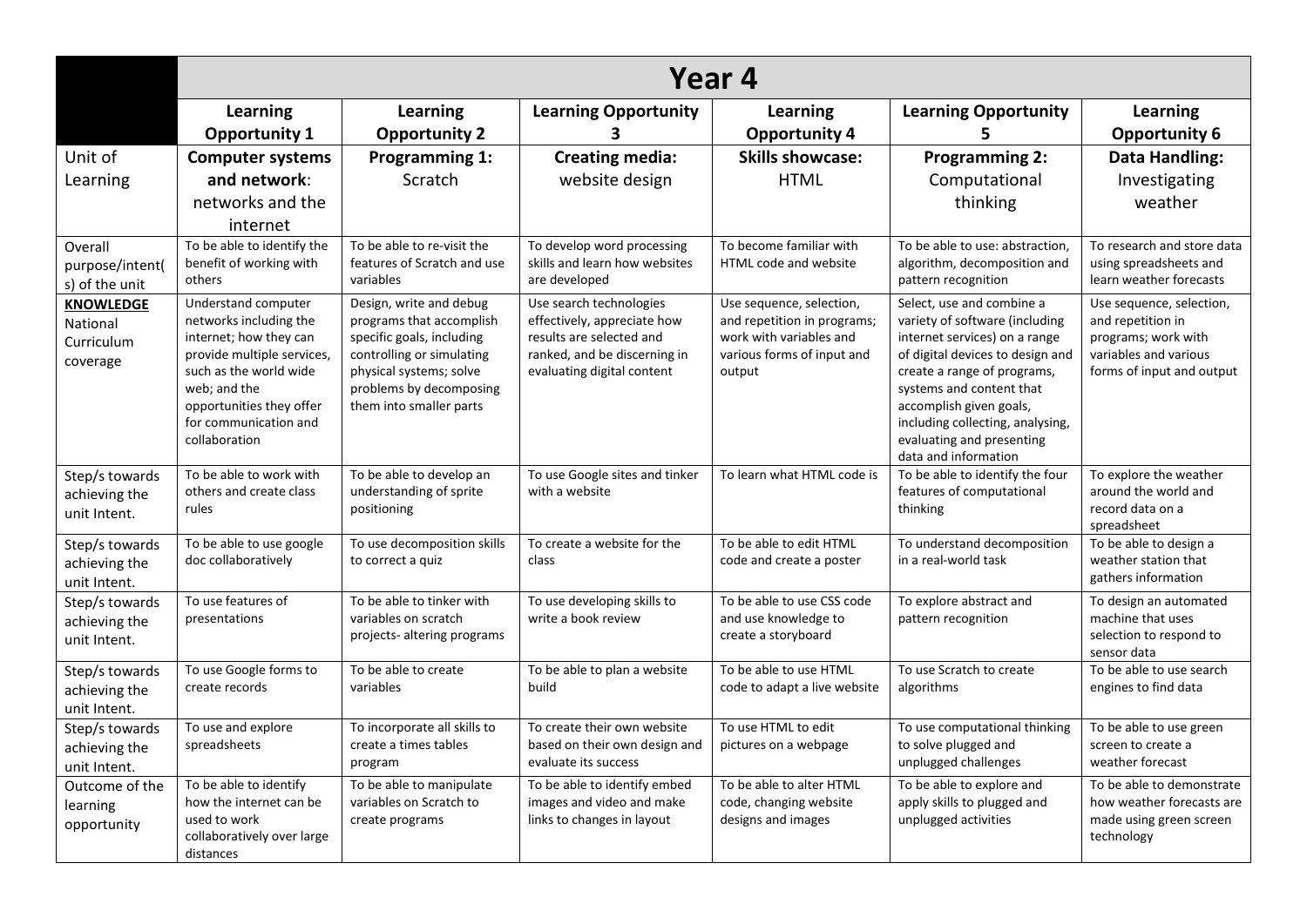|                                                        | Year 5                                                                                                                                                                                                                   |                                                                                                                                                   |                                                                                                                                                                                                                                                                                                                            |                                                                                                                                                                                                                       |                                                                                                                                                                                                |                                                                                                                                                                                                                                                                                                                             |  |
|--------------------------------------------------------|--------------------------------------------------------------------------------------------------------------------------------------------------------------------------------------------------------------------------|---------------------------------------------------------------------------------------------------------------------------------------------------|----------------------------------------------------------------------------------------------------------------------------------------------------------------------------------------------------------------------------------------------------------------------------------------------------------------------------|-----------------------------------------------------------------------------------------------------------------------------------------------------------------------------------------------------------------------|------------------------------------------------------------------------------------------------------------------------------------------------------------------------------------------------|-----------------------------------------------------------------------------------------------------------------------------------------------------------------------------------------------------------------------------------------------------------------------------------------------------------------------------|--|
|                                                        | Learning                                                                                                                                                                                                                 | Learning                                                                                                                                          | <b>Learning Opportunity</b>                                                                                                                                                                                                                                                                                                | <b>Learning</b>                                                                                                                                                                                                       | <b>Learning Opportunity</b>                                                                                                                                                                    | <b>Learning</b>                                                                                                                                                                                                                                                                                                             |  |
|                                                        | <b>Opportunity 1</b>                                                                                                                                                                                                     | <b>Opportunity 2</b>                                                                                                                              | 3                                                                                                                                                                                                                                                                                                                          | <b>Opportunity 4</b>                                                                                                                                                                                                  | 5                                                                                                                                                                                              | <b>Opportunity 6</b>                                                                                                                                                                                                                                                                                                        |  |
| Unit of<br>Learning                                    | <b>Computer systems</b><br>and network:<br>search engines                                                                                                                                                                | <b>Programming 1:</b><br>programming music                                                                                                        | Data handling:<br>Mars Rover 1                                                                                                                                                                                                                                                                                             | <b>Programming 2:</b><br>Micro:bit                                                                                                                                                                                    | <b>Creating media: stop</b><br>motion animation                                                                                                                                                | <b>Skills showcase:</b><br>Mars Rover 2                                                                                                                                                                                                                                                                                     |  |
| Overall<br>purpose/inte<br>nt(s) of the<br>unit        | To use search engines<br>to find relevant and<br>accurate information                                                                                                                                                    | To develop music skills<br>and different sounds                                                                                                   | To explore the Mars Rover.<br>To learn how it collects and<br>transfers information                                                                                                                                                                                                                                        | To be able to create<br>programs and algorithms<br>to use in the real world                                                                                                                                           | To be able to create<br>storyboards and<br>animations                                                                                                                                          | To be able to identify<br>why the Mars Rover<br>moves, follows and<br>collects information                                                                                                                                                                                                                                  |  |
| <b>KNOWLEDGE</b><br>National<br>Curriculum<br>coverage | Understand computer<br>networks including the<br>internet; how they can<br>provide multiple<br>services, such as the<br>world wide web; and<br>the opportunities they<br>offer for<br>communication and<br>collaboration | Use sequence, selection,<br>and repetition in<br>programs; work with<br>variables and various<br>forms of input and<br>output                     | Select, use and combine a<br>variety of software<br>(including internet services)<br>on a range of digital<br>devices to design and<br>create a range of programs,<br>systems and content that<br>accomplish given goals,<br>including collecting,<br>analysing, evaluating and<br>presenting data and<br>information      | Understand computer<br>networks including the<br>internet; how they can<br>provide multiple<br>services, such as the<br>world wide web; and the<br>opportunities they offer<br>for communication and<br>collaboration | Design, write and debug<br>programs that accomplish<br>specific goals, including<br>controlling or simulating<br>physical systems; solve<br>problems by decomposing<br>them into smaller parts | Select, use and<br>combine a variety of<br>software (including<br>internet services) on a<br>range of digital devices<br>to design and create a<br>range of programs,<br>systems and content<br>that accomplish given<br>goals, including<br>collecting, analysing,<br>evaluating and<br>presenting data and<br>information |  |
| Step/s<br>towards<br>achieving the<br>unit Intent.     | To explain what a<br>search engine is,<br>suggesting several<br>search engines to use<br>and explaining how to<br>use them to find<br>websites and<br>information                                                        | To iterate ideas, testing<br>and changing throughout<br>the lesson. Explaining<br>what the basic<br>commands do: 'play',<br>'sleep', '2 times do' | To Identify some of the<br>types of data which the<br>Mars Rover could collect<br>(e.g., photos). Explaining<br>how the Mars Rover<br>transmits the data back to<br>Earth (radio waves) and the<br>challenge involved in this<br>(the great distance).<br>Researching a comparative<br>fact about the distance to<br>Mars. | To develop confidence to<br>clip blocks together and<br>predict what will happen.<br>Making connections with<br>previous programming<br>interfaces they've used,<br>e.g.: Scratch                                     | To Create a toy with simple<br>images with a single<br>movement                                                                                                                                | To create a pixel<br>picture, explaining that<br>a pixel is the smallest<br>element of a digital<br>image and that binary is<br>used to code and<br>transfer this data                                                                                                                                                      |  |
| Step/s<br>towards                                      | To suggest that things<br>online aren't always<br>true and recognising                                                                                                                                                   | To explain how their<br>program linked to the<br>theme. Including a loop                                                                          | To read any number in<br>binary, up to eight bits.<br>Identifying binary as the                                                                                                                                                                                                                                            | To create their own<br>images to make the<br>animation and                                                                                                                                                            | To create a short stop<br>motion with small changes<br>between images                                                                                                                          | To save JPEG as a<br>bitmap and recognising<br>the difference in file                                                                                                                                                                                                                                                       |  |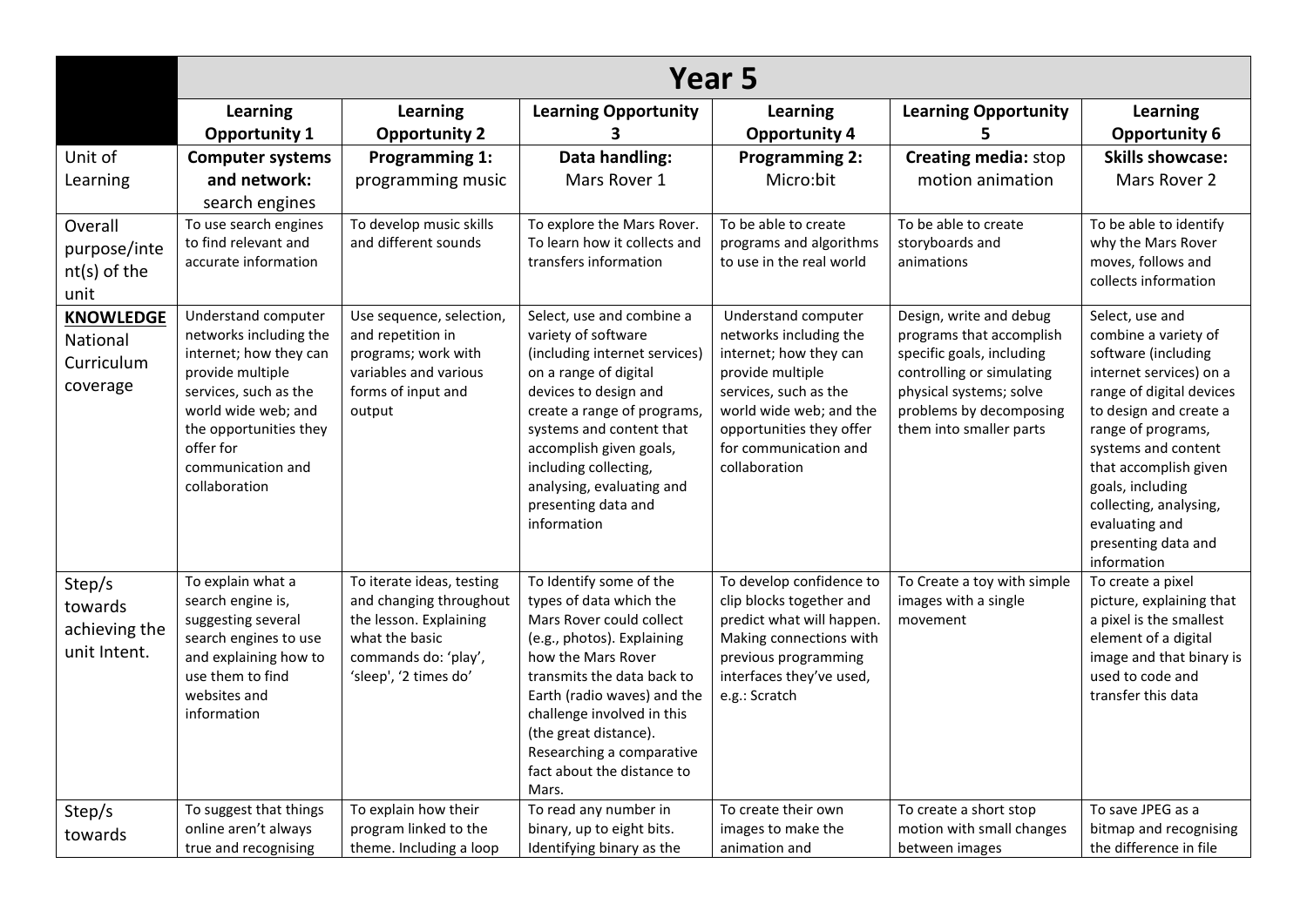| achieving the<br>unit Intent.                      | what to check for.<br>Understanding that<br>anyone can create a<br>website                                                                                                         | in their work. Correcting<br>their own simple<br>mistakes in their code                                                                                                                                                          | most basic way computers<br>communicate.<br>Understanding each one or<br>zero is referred to as a bit                                      | recognising the<br>difference between 'on<br>start' and 'forever'                                                                               |                                                                                                          | size as well as<br>explaining how pixels<br>are used to transfer<br>image data and one of<br>the methods of JPEG<br>compression                                                                                                                                                                                     |
|----------------------------------------------------|------------------------------------------------------------------------------------------------------------------------------------------------------------------------------------|----------------------------------------------------------------------------------------------------------------------------------------------------------------------------------------------------------------------------------|--------------------------------------------------------------------------------------------------------------------------------------------|-------------------------------------------------------------------------------------------------------------------------------------------------|----------------------------------------------------------------------------------------------------------|---------------------------------------------------------------------------------------------------------------------------------------------------------------------------------------------------------------------------------------------------------------------------------------------------------------------|
| Step/s<br>towards<br>achieving the<br>unit Intent. | To explain why<br>keywords are<br>important and what<br>the acronym TASK<br>stands for, using these<br>strategies to search<br>effectively                                         | To explain their scene in<br>the story. Being able to<br>link the musical concepts<br>to their scene.<br>Recognising that they<br>can program their music<br>in that way.<br>Decomposing the story<br>and planning my<br>program | To Identify input,<br>processing and output on<br>the Mars Rovers. Explaining<br>how the size of RAM<br>affects the processing of<br>data. | To recognise blocks<br>they've used previously,<br>identifying inputs and<br>outputs used and making<br>predictions about how<br>variables work | To decompose a story into<br>smaller parts to create a<br>storyboard with simple<br>characters           | To explain the 'fetch,<br>decode, execute' cycle<br>in relation to real-world<br>situations                                                                                                                                                                                                                         |
| Step/s<br>towards<br>achieving the<br>unit Intent. | To recognise the terms<br>'copyright' and 'fair<br>use' and combining<br>text and images in a<br>poster                                                                            | To include a live loop and<br>explaining its function.<br>Using samples effectively<br>to enhance music                                                                                                                          | To read binary numbers<br>and grasping the concept<br>of binary addition.                                                                  | To choose appropriate<br>blocks to complete the<br>program and attempting<br>the challenges<br>independently.<br>Debugging a program            | To make small changes to<br>the models to ensure a<br>smooth animation and<br>deleting unnecessary files | To create a profile with<br>a safe and suitable<br>username and<br>password and<br>beginning to use 3D<br>design tools.<br>Understanding the<br>importance of keeping<br>personal information<br>safe                                                                                                               |
| Step/s<br>towards<br>achieving the<br>unit Intent. | To make parallels<br>between book<br>searching and internet<br>searching, explaining<br>the role of web<br>crawlers and<br>recognising that results<br>are rated to decide<br>rank | To develop the ability to<br>code a piece of music<br>that combined a variety<br>of structures. Using loops<br>in their programming.<br>Recognising that<br>programming music is a<br>way to apply their skills                  | To read binary numbers to<br>four bits. Relating binary<br>signals (Boolean) to a<br>simple character-based<br>language, ASCII             | To break a program<br>down into smaller steps,<br>suggesting appropriate<br>blocks and matching the<br>algorithm to the program                 | To have a clear animation<br>with added effects such as<br>extending parts and the<br>use of a title.    | To be able to<br>independently take<br>tutorial lessons, applying<br>what they have learnt to<br>their design and<br>understanding the<br>importance of using an<br>online community<br>responsibly. Sharing my<br>object to an online<br>community and discussing<br>how to use an online<br>community responsibly |
| Outcome of<br>the learning<br>opportunity          | To be able to use<br>keywords and phrases<br>to identify inaccurate<br>information                                                                                                 | To use skills developed<br>to test with live Battle of<br>the Bands                                                                                                                                                              | To be able to experience<br>how to programme the<br>Mars Rover using and<br>calculating binary                                             | To be able to test,<br>predict and evaluate<br>programs with specific<br>aims.                                                                  | To capture short parts of<br>action using Stop Motion<br>Studio                                          | To develop 3D skills and<br>identify how images are<br>compressed and sent<br>by the Mars Rover                                                                                                                                                                                                                     |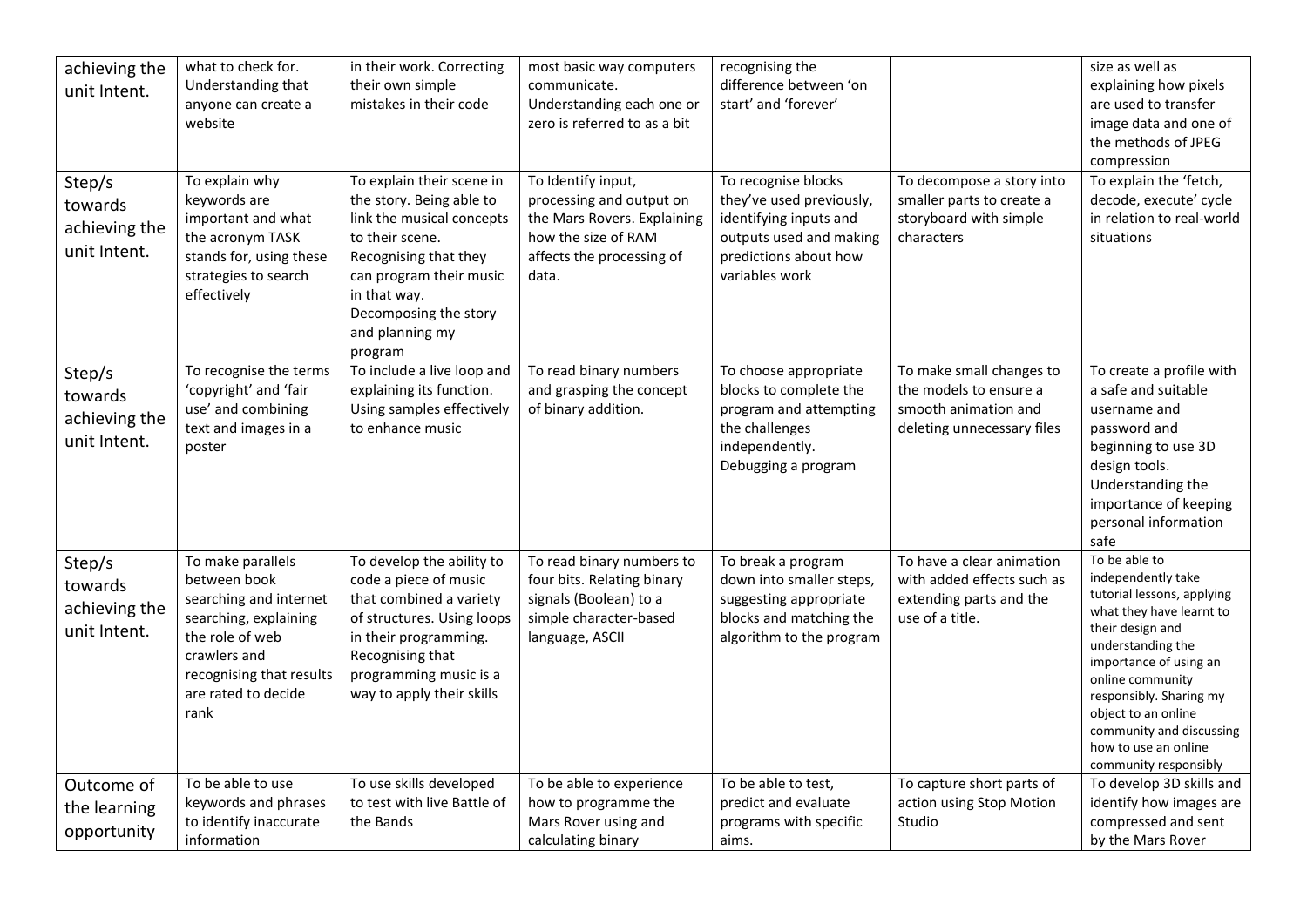|                  | Year 6                                         |                                                  |                                                   |                                                   |                                                            |                                             |  |
|------------------|------------------------------------------------|--------------------------------------------------|---------------------------------------------------|---------------------------------------------------|------------------------------------------------------------|---------------------------------------------|--|
|                  | Learning                                       | Learning                                         | <b>Learning Opportunity</b>                       | Learning                                          | <b>Learning Opportunity</b>                                | <b>Learning</b>                             |  |
|                  | <b>Opportunity 1</b>                           | <b>Opportunity 2</b>                             | 3                                                 | <b>Opportunity 4</b>                              | 5.                                                         | <b>Opportunity 6</b>                        |  |
| Unit of          | <b>Computer systems</b>                        | <b>Programming 1:</b>                            | Data handling:                                    | <b>Creating media:</b>                            | Data handling:                                             | <b>Skills showcase:</b>                     |  |
| Learning         | and network:                                   | Into to Python                                   | Big data 1                                        | History of computers                              | Big data 2                                                 | Inventing a                                 |  |
|                  | <b>Bletchley Park</b>                          |                                                  |                                                   |                                                   |                                                            | problem                                     |  |
| Overall          | To understand the                              | To understand and use                            | To understand how large                           | To understand how                                 | To understand how                                          | To be able to design,                       |  |
| purpose/inte     | history of Bletchley<br>Park and identify what | the design program:<br>Python to create digital  | companies acquire and use<br>data                 | computers have evolved<br>over time and decreased | networks can be used to<br>design smart buildings and      | evaluate and adapt a<br>debug code          |  |
| $nt(s)$ of the   | hacking and code                               | art                                              |                                                   | in size                                           | improve efficiency                                         |                                             |  |
| unit             | breaking is                                    |                                                  |                                                   |                                                   |                                                            |                                             |  |
| <b>KNOWLEDGE</b> | Use search                                     | Select, use and combine                          | Use technology safely,                            | Understand computer                               | Use technology safely,                                     | Use search                                  |  |
| National         | technologies<br>effectively, appreciate        | a variety of software<br>(including internet     | respectfully and<br>responsibly; recognise        | networks including the<br>internet; how they can  | respectfully and<br>responsibly; recognise                 | technologies<br>effectively, appreciate     |  |
| Curriculum       | how results are                                | services) on a range of                          | acceptable/unacceptable                           | provide multiple                                  | acceptable/unacceptable                                    | how results are                             |  |
| coverage         | selected and ranked,                           | digital devices to design                        | behaviour; identify a range                       | services, such as the                             | behaviour; identify a range                                | selected and ranked,                        |  |
|                  | and be discerning in                           | and create a range of                            | of ways to report concerns                        | world wide web; and the                           | of ways to report concerns                                 | and be discerning in                        |  |
|                  | evaluating digital<br>content                  | programs, systems and<br>content that accomplish | about content and contact                         | opportunities they offer<br>for communication and | about content and contact                                  | evaluating digital<br>content               |  |
|                  |                                                | given goals, including                           |                                                   | collaboration                                     |                                                            |                                             |  |
|                  |                                                | collecting, analysing,                           |                                                   |                                                   |                                                            |                                             |  |
|                  |                                                | evaluating and                                   |                                                   |                                                   |                                                            |                                             |  |
|                  |                                                | presenting data and<br>information               |                                                   |                                                   |                                                            |                                             |  |
| Step/s           | To explain that codes                          | To Iterate ideas, testing                        | To develop a firm                                 | To explain how to record                          | To recognise that data can                                 | To evaluate code,                           |  |
| towards          | can be used for a                              | and changing throughout                          | understanding of why                              | sounds and add in sound                           | become corrupted within a                                  | understanding what it                       |  |
| achieving the    | number of different                            | the lesson and explaining                        | barcodes and QR codes                             | effects over the top.                             | network and that data sent                                 | does and using adapt                        |  |
| unit Intent.     | reasons and decoding<br>messages.              | what their program does<br>independently.        | were created and how the<br>data contained within |                                                   | in 'packets' is more robust,<br>as well as identifying the | existing to code for a<br>specific purpose. |  |
|                  |                                                |                                                  | barcodes and QR codes can                         |                                                   | need to update devices and                                 |                                             |  |
|                  |                                                |                                                  | be used by computers. An                          |                                                   | software.                                                  |                                             |  |
|                  |                                                |                                                  | ability to create (and scan)                      |                                                   |                                                            |                                             |  |
|                  |                                                |                                                  | their own QR code using a<br>QR code generator    |                                                   |                                                            |                                             |  |
|                  |                                                |                                                  | website.                                          |                                                   |                                                            |                                             |  |
| Step/s           | To explain how to                              | To use nested loops in                           | To explain how infrared can                       | To produce a simple                               | To recognise differences                                   | To use sequence,                            |  |
| towards          | ensure a password is                           | their designs, explaining                        | be used to transmit a                             | radio play with some                              | between mobile data and                                    | selection, repetition or                    |  |
| achieving the    | secure and how this<br>works. Understanding    | why they need two<br>repeats.                    | Boolean type signal.                              | special effects and<br>simple edits which         | Wi-Fi and using a<br>spreadsheet to compare                | variables within a<br>program               |  |
| unit Intent.     | why a longer password                          |                                                  |                                                   | demonstrates an                                   | and identify high-use data                                 |                                             |  |